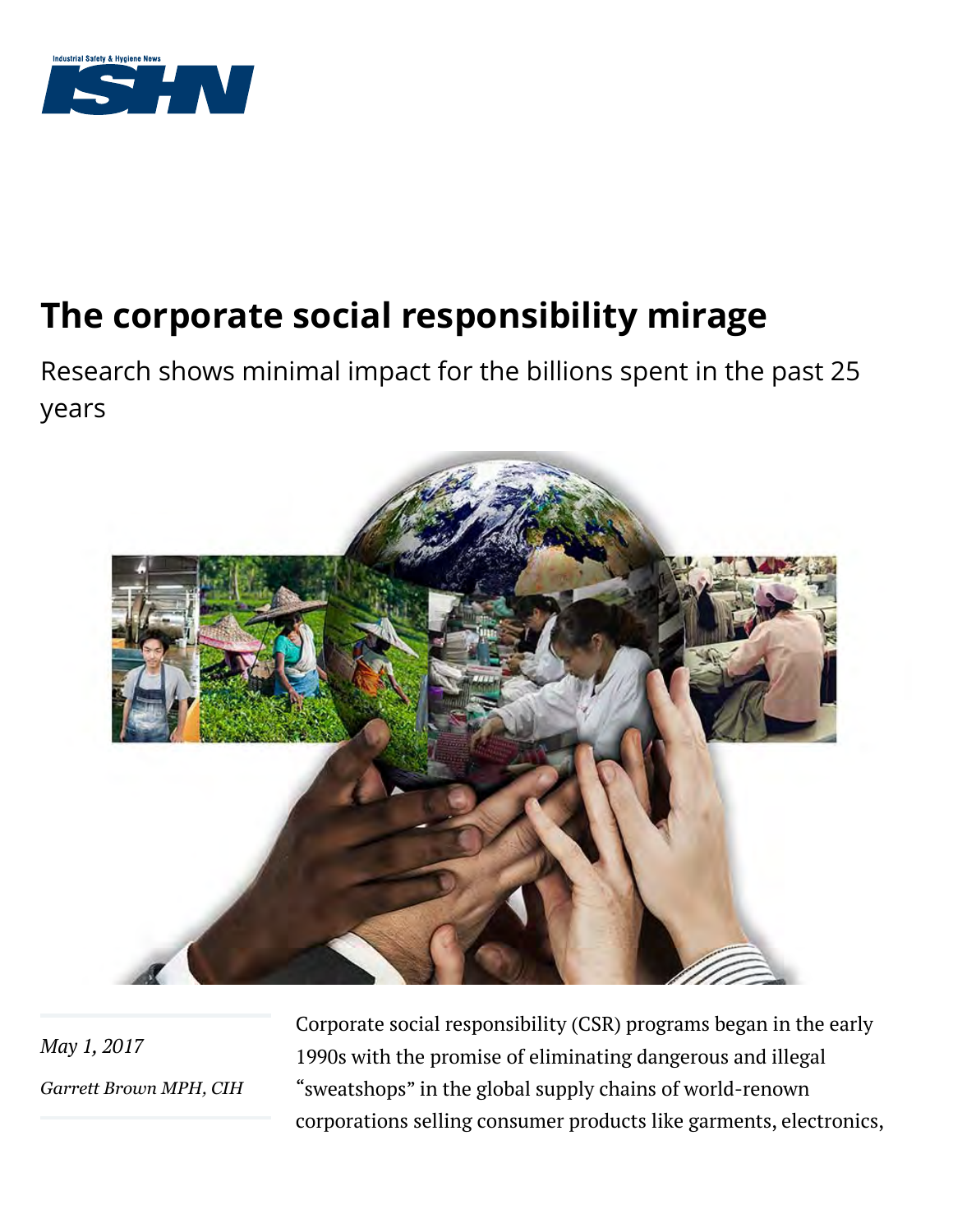sports shoes and toys. Twenty-five years later, CSR is an international multi-billion-dollar industry, but unsafe, illegal conditions continue in supply chain factories throughout the world.

The lack of progress on the factory floor over two decades has been registered in the steady stream of investigative reports by news media outlets, non-governmental organizations, management consultants, and business school researchers. While international brands have benefited from positive CSR public relations with customers and shareholders, millions of supply chain workers still face lives of long hours of work; low wages, unpaid work and stolen wages; lack of legal labor rights; sexual harassment of women workers; and unsafe and unhealthy working conditions.

# **What exactly is corporate social responsibility?**

Researchers at the Harvard School of Business (see box) separate CSR programs as operating in three distinct "theatres" within global corporations, based on four years of surveys with 142 corporate CSR executives.

"Theatre One" is strictly corporate philanthropy, including cash and inkind donations as well as employee volunteers planting trees or painting schools.

"Theatre Two" programs are designed to improve operational efficiency – such as the reduction of packaging materials, improved fleet fuel efficiency, or use of more efficient lighting – which may have positive environmental impacts as well as lower costs and boost profits for the corporations.

 "Theatre Three" programs involve monitoring of company practices to determine compliance with one or more voluntary "CSR codes of conduct;" and efforts to change the business model to reduce corporate violations of labor and environmental laws, regulations and standards.

There is considerable confusion in business, and in the general public, about these three types of CSR programs – thinking that they are all the same – and about their actual impact on company operations. The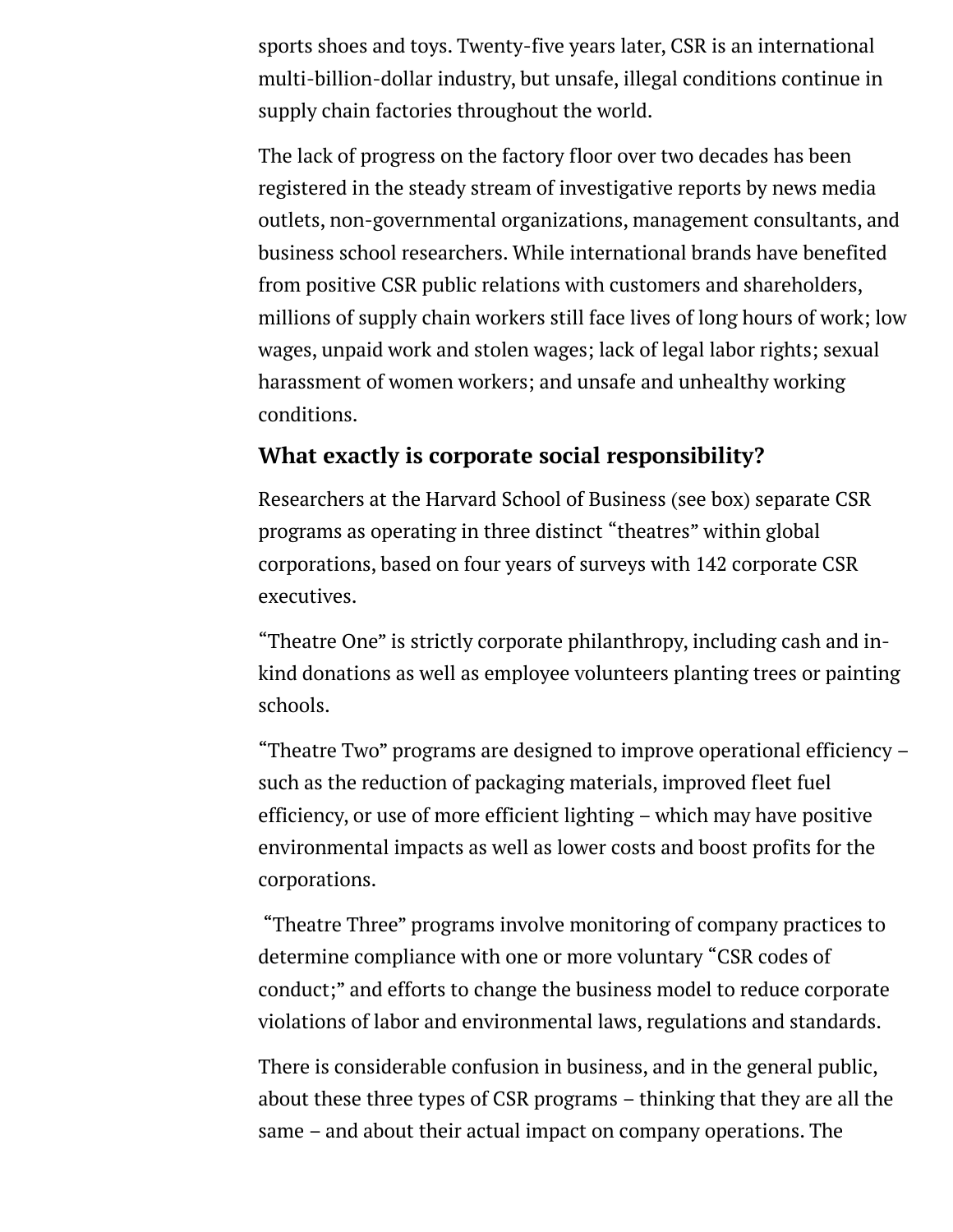Harvard survey indicated 48 percent of all CSR programs are Theatre One pure philanthropy, 38 percent are Theatre Two operation efficiency programs; and only 13 percent are Theatre Three efforts to alter business models and reduce adverse impacts to workers, communities and the environment.

For occupational health and safety professionals, improvements in worker health and safety come from Theatre Three programs, perhaps with a small slice of the Theatre Two programs – at best 20 percent of all corporate CSR programs. More than three-fourths of CSR programs have no impact on actual working conditions and the persistent corporate violations of national regulations and international standards regarding wages and hours, health and safety, treatment of women workers, and workers' rights to form unions and bargain collectively.

## **"Real money" spent on CSR programs**

The EPG consulting firm estimated in 2014 that Fortune Global 500 companies spent \$15.2 billion on Theatre One corporate philanthropy expenses. Reliable estimates of Theatre Two and Theatre Three CSR programs are impossible to come by as few corporations separate out these expenses in their accounting.

However, using the Harvard survey percentages for the types of CSR programs, the Fortune Global 500 companies likely spent in 2014 around \$4 billion on Theatre Three programs and perhaps another \$3 billion on the working conditions-related slice of Theatre Two programs. This means that every year more than \$7 billion is spent by major corporations on CSR programs related to factory-level working conditions.

Corporate CSR activities include in-house CSR departments, extensive use of third-party auditors of supplier factories, external CSR consultants, participation in CSR conferences, and publication of glossy CSR reports. The CSR industry itself has boomed, generating numerous annual conferences, magazines, books, websites, and full-scale consultancies. There is even a professional association of CSR compliance auditors based in Australia.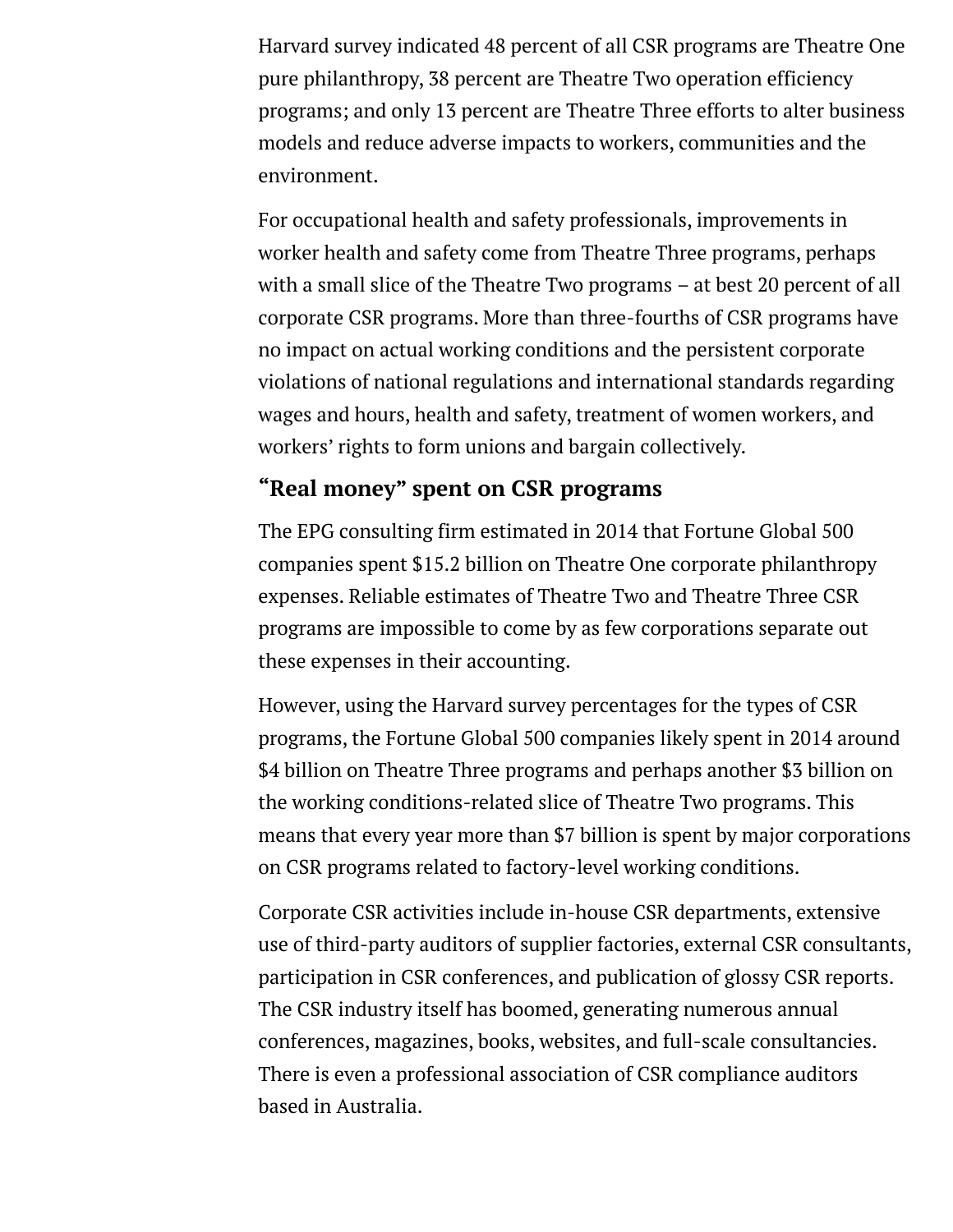Certainly, major consulting firms providing CSR compliance audits and "sustainability" advisory services are making big money. According to their 2016 annual reports: Intertek's "Products" division had revenues of \$1.8 billion, with profits of \$366.2 million or a return on revenues of 20 percent; Swiss-based SGS' "Certification and Business Enhancement" and its "Environment, Health and Safety" divisions had combined revenues of \$805.4 million, with profits of \$112.4 million or 14 percent on revenues; and Bureau Veritas' "In-Service Inspection and Verification" and "Certification" divisions had combined revenues of \$1.03 billion with profits of \$154.6 million or 15% on revenues.

### **What to show for CSR programs?**

The UK research foundation Vigeo Eiris examined the performance of 3,189 companies in 38 industrial sectors in 35 countries between September 2014 and September 2016. The objective of the study was to "analyze the commitments and actions of companies to respect and promote fundamental human rights and workers' rights, and to prevent violations of these in corporate operations and supply chain."

The conclusion of the two-year study was that "less than 4% of companies (3.66%) have formulated comprehensive commitments, policies and processes" in the area of human rights. "Similar to our 2012 review, this study finds that the respect and promotion of employees' labour rights is the human rights thematic area that is least addressed." The overall average score of the companies on human rights was 32/100 – a decline from 37/100 in the 2012 study.

A new "Corporate Human Rights Benchmark" was launched in February 2017 by a collaboration of Aviva Investors, Business & Human Rights Resource Centre, Calvert Research and Management, Eiris Foundation, Institute for Human Rights and Business, and VBDO.

The Benchmark examined 98 leading companies in three industrial sectors – agriculture, apparel and extractives. There were six measurement themes: governance and policies; embedding respect and human rights due diligence; remedies and grievance mechanisms; company human rights practices; company responses to serious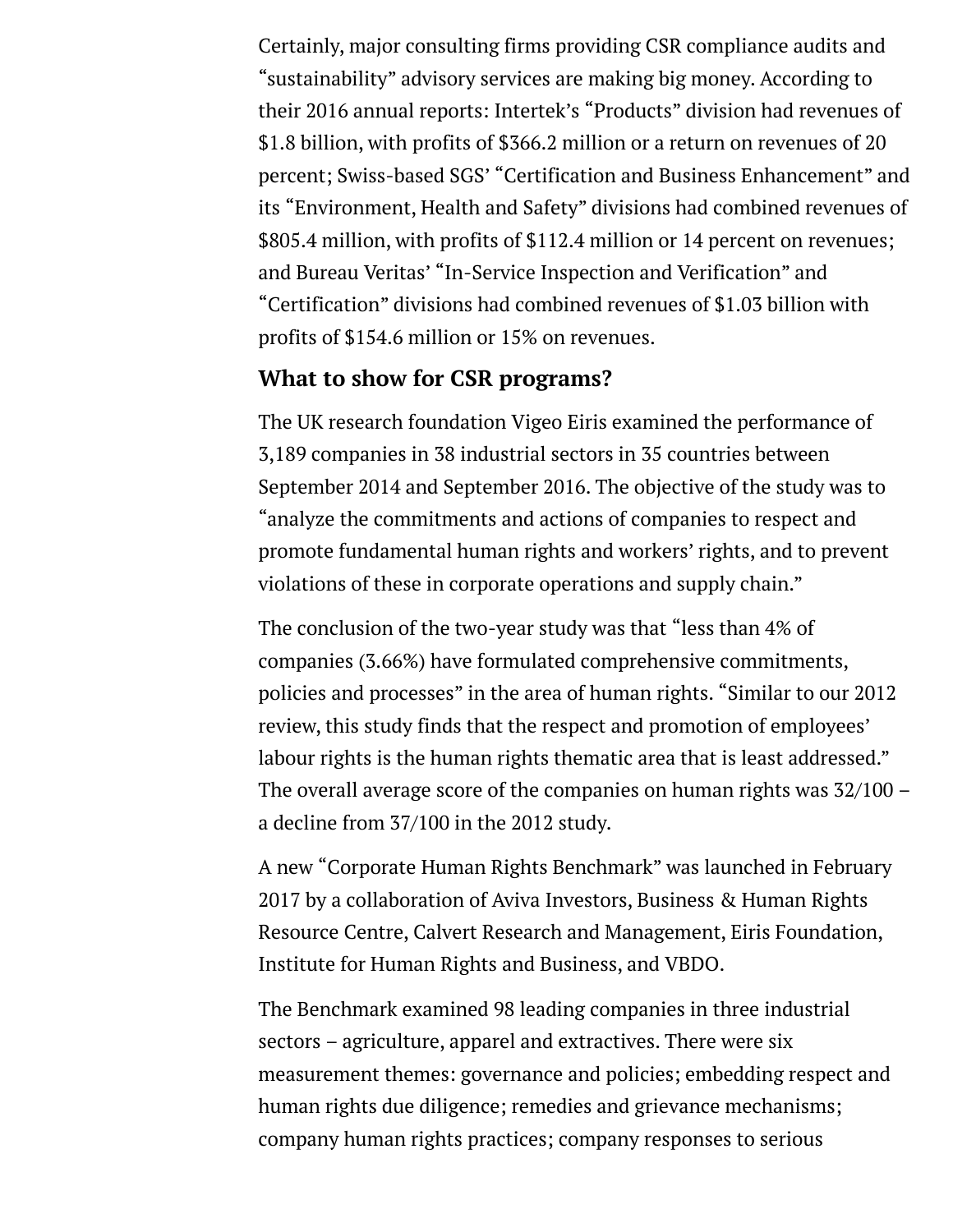allegations; and transparency. The study compared company practices to the UN Guiding Principles on Business and Human Rights and other international standards, and ranked the companies based on their implementation of the internationally recognized standards.

The results of the study were that only six of the 98 major companies had implemented more than 50 percent of the benchmark standards: Marks and Spencer, Adidas, Unilever, Nestle, Rio Tinto and BHP Billiton. The average score of all 98 companies was only 28.7 percent implementation of the benchmark standards.

Major companies with high-profile CSR programs were way down the ranking: H&M, Gap and Nike were in the 40-49 percent implementation band; apparel giants VF and Inditex corporations were in the 30-39 percent band; Starbucks and Nordstrom were in the 20-29 percent band; Walmart was in the 10-19 percent band; and retailers Ross, Kohl's and Macy's were in the 0-9 percent implementation band.

#### **Factory floor conditions – wages**

Turning from general human rights to actual working conditions on the factory floor, 25 years and billions of dollars in CSR programs have failed to improve supply chain workers lives on the job or their life in society.

Perhaps the most fundamental issue for workers is whether they are paid wages high enough to feed their families and meet the minimum necessities of a decent life. A 2013 study conducted by the Worker Rights Consortium, Center for American Progress and the Just Jobs Network looked at garment workers' wages between 2001 and 2011 in 15 of the top 21 apparel manufacturing countries.

The research documented that in nine countries – Bangladesh, Cambodia, the Dominican Republic, El Salvador, Guatemala, Honduras, Mexico, the Philippines, and Thailand – the prevailing real wage (adjusted for inflation) for apparel-sector workers was less in 2011 than it was in 2001.

Only in China did real wages for apparel-sector workers increase at a rate that would lift workers to the point of receiving a "living wage" within the next decade. Not coincidentally, garment production in China has fallen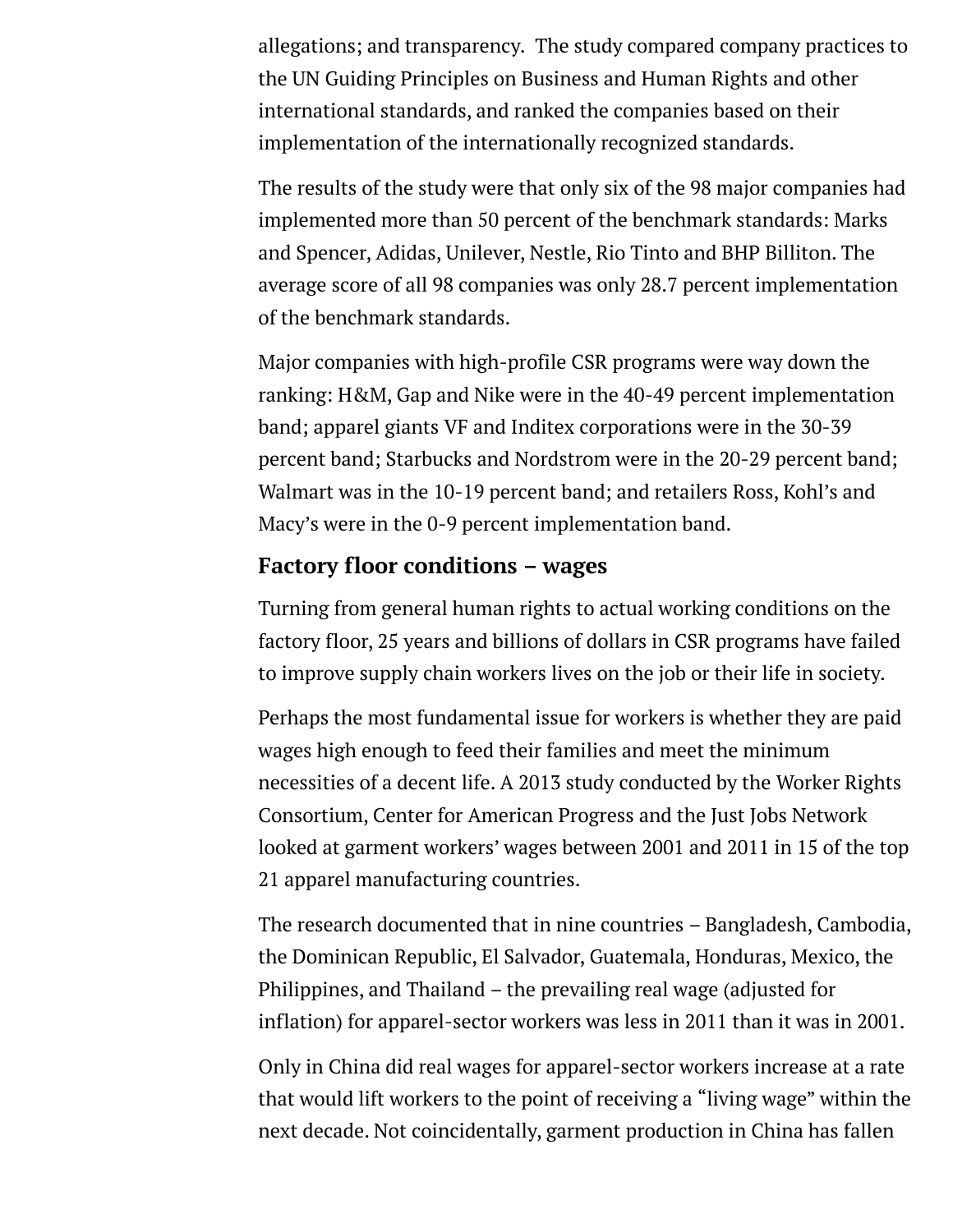as production is moved by international clothing brands and retailers to lower wage countries, or moved to lower-wage regions within China which have not benefited from wage increases.

In 2016, the US-based Fair Labor Association (FLA), a CSR organization with industry funding, conducted a wage survey of 124 factories in 21 countries that confirmed that the minimum wage paid to garment workers in Bangladesh, Sri Lanka and Mexico were at or below the World Bank's poverty line for these countries.

Moreover, the FLA survey found that about one-third of the factories violated wage laws in 2015. These violations included wages below the minimum wage, overtime pay violations, inconsistent time/pay records, and delayed wage payments. Violations of overtime pay rules affected workers in approximately 20 percent of assessed factories. The FLA study results are consistent with 2016 findings by the International Labor Organization's "Better Work" program.

Meanwhile, clothing brands and retailers typically keep 60 percent of the retail cost of garments while paying supplier factories less per unit every year. In 2015, according to Women's Wear Daily, Gap had gross profits on sales of \$6.3 billion or a profit rate of 38 percent; Nike had profits of \$12.4 billion or 44 percent of sales; VF Corp. had profits of \$6 billion or 49 percent of sales; and PVH Corp. had profits of \$4.3 billion or 52.5 percent of sales. Typical retail profit margins are in the 2-4 percent range.

Kevin Sharer, former head of the biotech giant Amgen, told the New York Times in January 2017: "Global capital doesn't have a social conscience. It will go where the returns are."

# **Factory floor conditions – health and safety**

If the CSR programs have not impacted brand sourcing practices enough to ensure workers are simply paid their meager wages, these programs also have failed to protect workers' health and safety, even in supplier countries where occupational and environmental health regulations exist.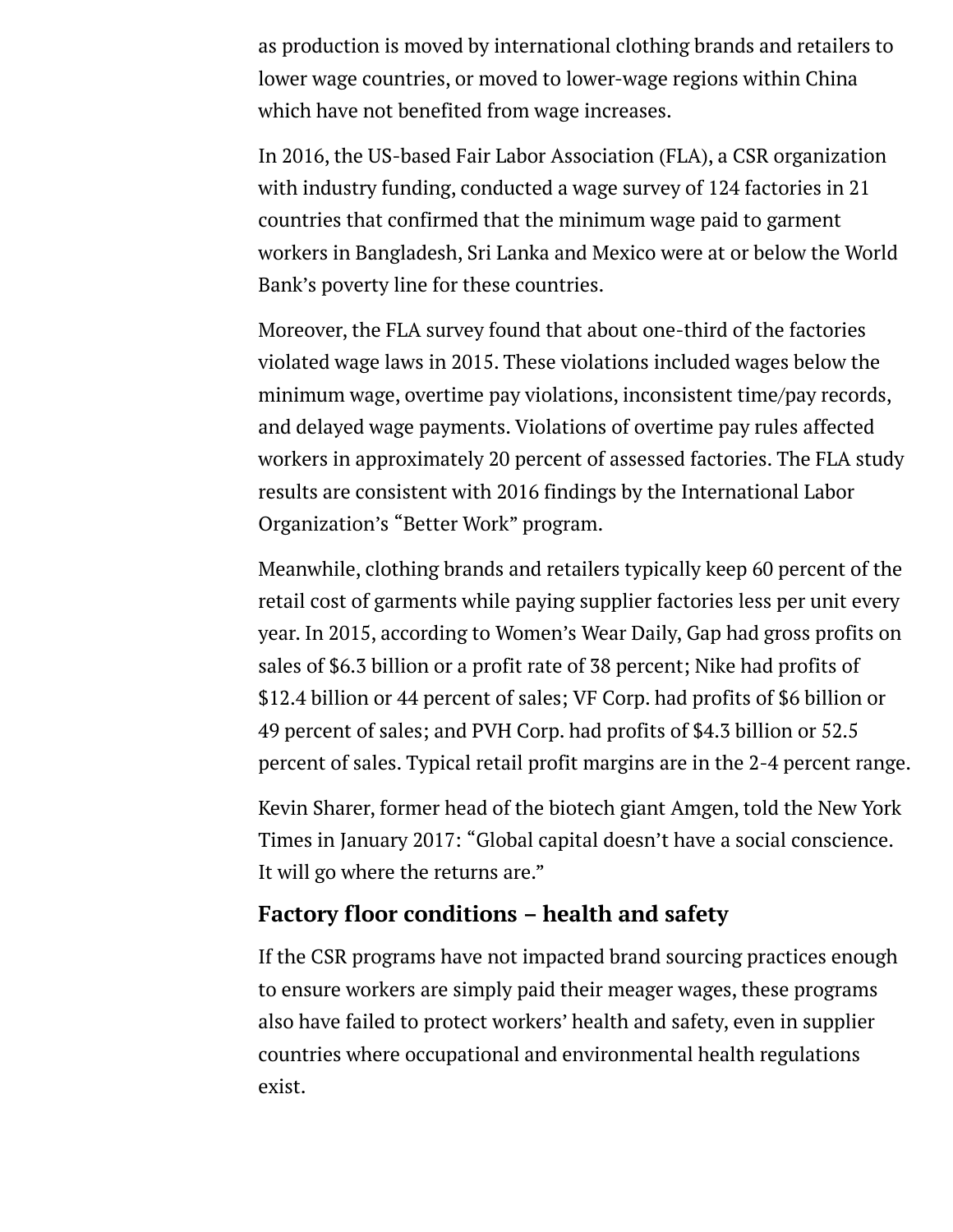Literally scores of reports have documented hazardous and uncorrected conditions producing injuries, illnesses and death in the global electronics, apparel, toy and sports shoe and equipment industries. Among the reports issued in the last year are:

- "Do leather workers matter? Violating labour rights and environmental norms in India's leather production," India Committee of the Netherlands, March 2017; <http://www.indianet.nl/pdf/DoLeatherWorkersMatter.pdf>
- "The Poisonous Pearl: Occupational chemical poisoning in the electronics industry in the Pearl River Delta," Good Electronics, [September 2016; http://goodelectronics.org/publications](http://goodelectronics.org/publications-en/Publication_4324/)en/Publication\_4324/
- "Reality behind brands' CSR hypocrisy: An investigative report on China suppliers of Zara, H&M and Gap," SACOM – Students and Scholars Against Corporate Misbehavior, July [2016; http://sacom.hk/reality-behind-brands-csr-hypocrisy-an](http://sacom.hk/reality-behind-brands-csr-hypocrisy-an-investigative-report-on-china-suppliers-of-zara-hm-and-gap/)investigative-report-on-china-suppliers-of-zara-hm-and-gap/

A steady stream of reports on occupational and environmental health issues are issued by non-governmental organizations like those above and others including the Clean Clothes Campaign, International Labor Rights Forum, Worker Rights Consortium, Asia Monitor Resource Centre, and the Asian Network for the Rights of Occupational and Environmental Victims.

The London-based Business & Human Rights Resource Centre [ https://www.business-humanrights.org ] tracks the release of all these reports, and also contacts the companies involved for their comments on the reports and underlying issues.

# **Why the meager returns?**

Why would corporations spend so much time and energy on CSR programs that have had such a negligible impact on improving working conditions in their global supply chains? Insights on this question can be found in the testimony of CSR insiders, on one hand, and business school professors, on the other.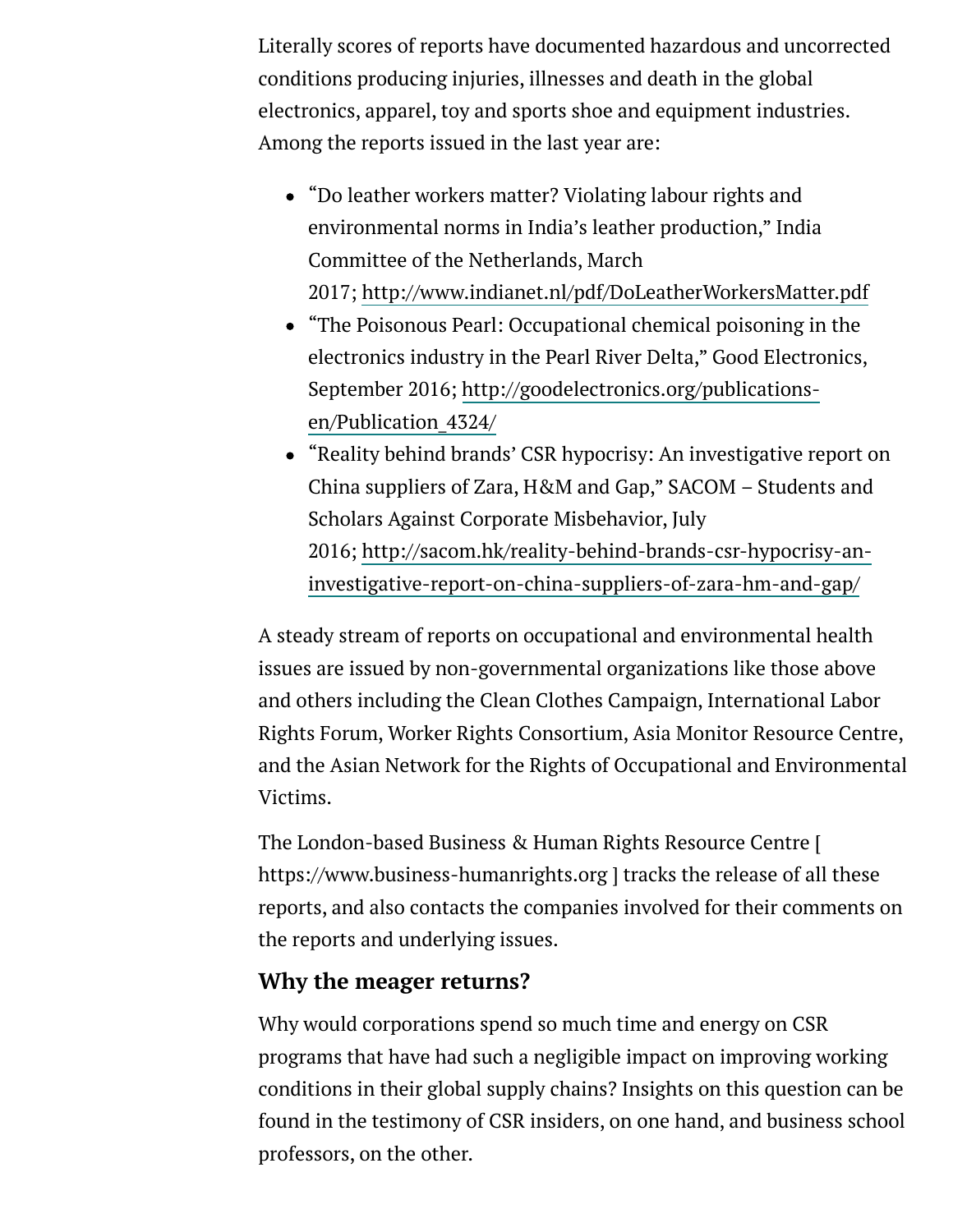#### **Insiders' testimony**

T.A. Frank worked as a CSR auditor for a major CSR firm and conducted dozens of inspections of supply chain factories throughout the developing world. In 2008, he wrote an article in The Washington Monthly that observed:

Monitoring by itself is meaningless. It only works when the company that's commissioning it has a sincere interest in improving the situation… Now, anyone in the business knows that when inspections uncover safety violations or wage underpayments more than once or twice – let alone five times – it's a sign that bigger problems are lurking beneath. Companies rarely get bamboozled about this sort of thing unless they want to.

And many prefer to be bamboozled, because it's cheaper. While many companies like to boast of having an ethical sourcing program, such programs make it harder to hire the lowest bidder. Because many companies still want to hire the lowest bidder, "ethical sourcing" often becomes a game. The simplest way to play it is by placing an order with a cheap supplier and ending the relationship once the goods have been delivered. In the meantime, inspectors get sent to evaluate the factory – perhaps several times, since they keep finding problems – until the client, seeing no improvement in the labor conditions, severs the bond and moves on to the next low-priced, equally suspect supplier.

For the half-assed company, there are also half-assed monitoring firms. These specialize in performing as many brief, understaffed inspections as they can fit in a day in order to maximize their own profits. That gives their clients plausible deniability: problems undiscovered are problems avoided, and any later trouble can be blamed on the compliance monitor.

It is a cozy understanding between client, monitoring company, and supplier that manages to benefit everyone but the workers.

In February 2017, Michael Hobbes published an article in Foreign Policy describing his last 10 years as a human rights consultant working with CSR managers of major corporations, indicating little has changed in the CSR world in the last decade: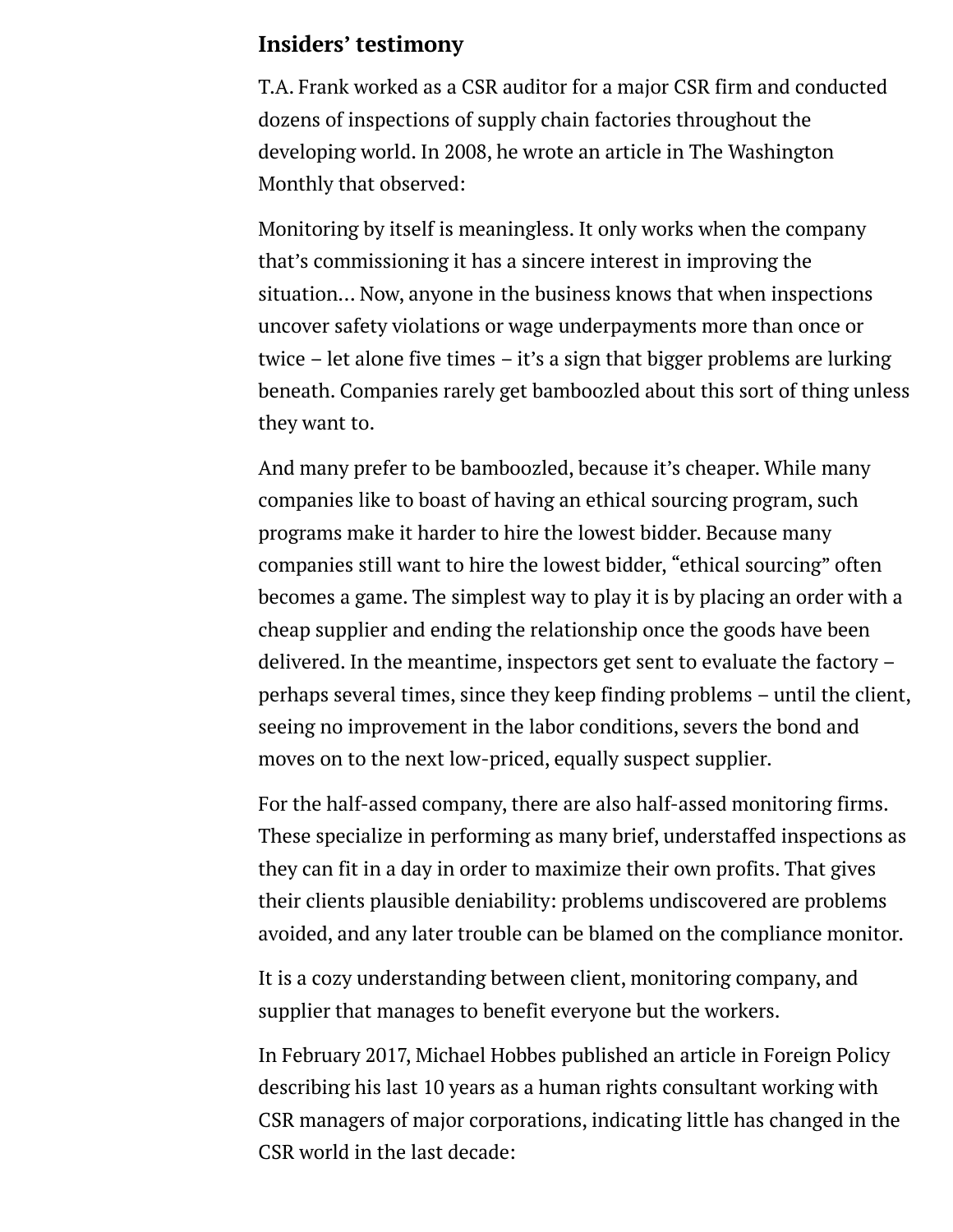The way companies do it is, they create a department in charge of "sustainability" – or human rights, or corporate citizenship, or social responsibility, pick your buzzword – whose job it is to keep the NGOs at bay. That's who hires you [NGO consultants], asks for your help, sends you to their factories in dictatorships. The 15 other departments of the company, meanwhile, do exactly what they always did. Only now, they've got a guy whose job it is to dress it all up as "sustainability" and sell it to consumers.

#### **Advice from business school researchers**

Now that CSR has been a part of corporate management strategies for 25 years, it is getting closer examination by researchers and professors at the country's leading business schools.

Jean-Etienne de Bettignies of Queens School of Business and David Robinson of the Fuqua School of Business at Duke, authored a paper in July 2015 suggesting the money, energy and influence used to push CSR programs would be better spent either radically changing the way companies operate to do less harm, or allowing more effective regulation, which would ostensibly prevent corporations from being bad actors in the first place.

The very existence and growth of CSR programs shows that government regulation is too weak, widespread violations of law continue, and corporate CSR programs over 25 years have failed to prevent the abuses. Moreover, their paper noted that the same companies that create and fund CSR programs also spend money lobbying against the promulgation and enforcement of government regulations that could stem the abuses. They also demand regulatory concessions and economic subsidies that undermine the ability of governments in supplier countries to protect workers, communities and the environment.

Heli Wang and three colleagues at Singapore Management University and the Hong Kong University of Science and Technology pointed out in a 2016 paper that even mounting pressure from stakeholders frequently does not necessarily cause corporations to end illegal and damaging